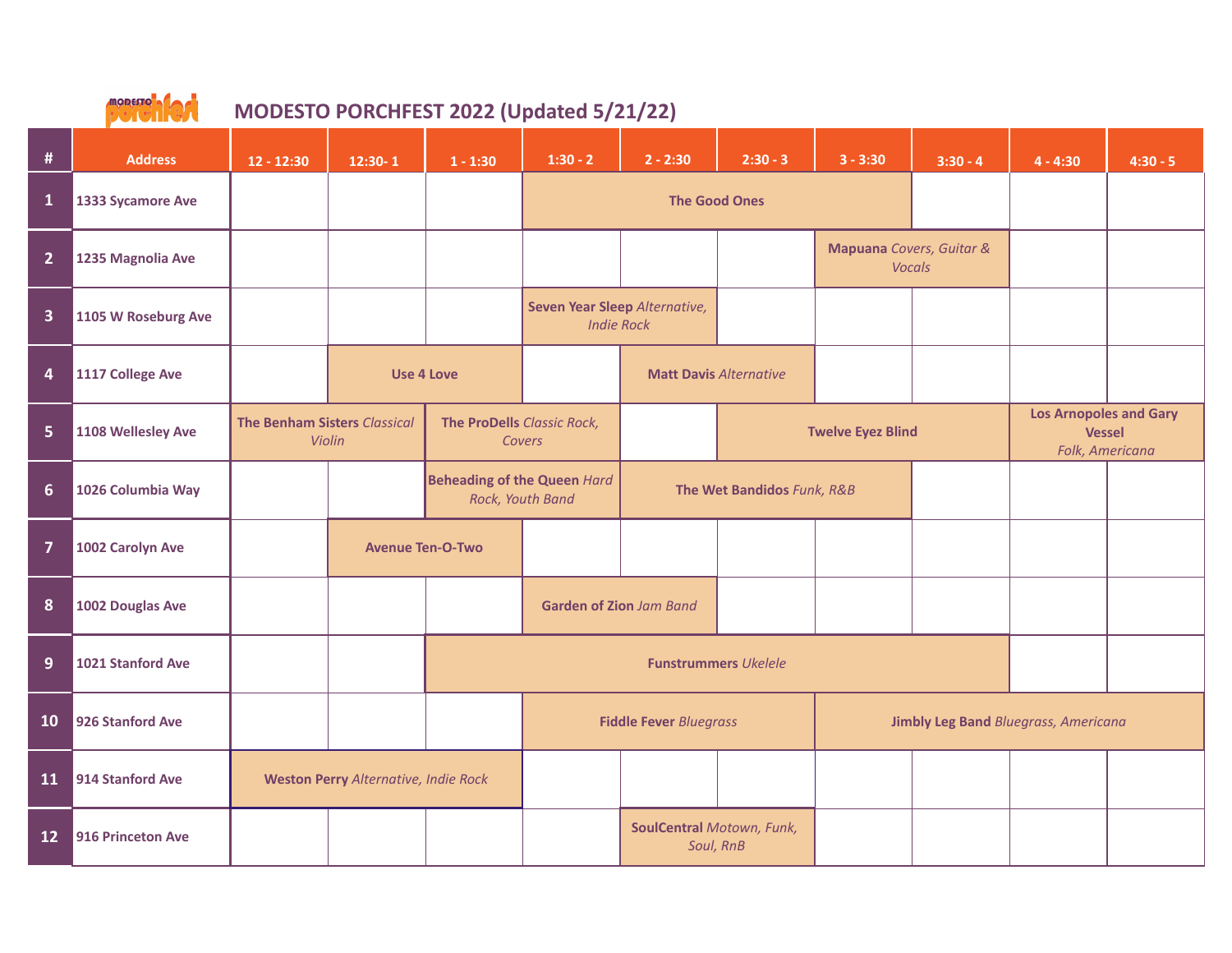

| #  | <b>Address</b>     | $12 - 12:30$                                       | $12:30 - 1$                 | $1 - 1:30$                                                       | $1:30 - 2$                                                                                          | $2 - 2:30$                                                                           | $2:30 - 3$                               | $3 - 3:30$                                           | $3:30 - 4$    | $4 - 4:30$                  | $4:30 - 5$ |
|----|--------------------|----------------------------------------------------|-----------------------------|------------------------------------------------------------------|-----------------------------------------------------------------------------------------------------|--------------------------------------------------------------------------------------|------------------------------------------|------------------------------------------------------|---------------|-----------------------------|------------|
| 13 | 935 Magnolia Ave   | <b>Kayla Just</b>                                  |                             |                                                                  | <b>KOPA</b> Classic Funky Blues                                                                     |                                                                                      |                                          |                                                      | <b>Remedy</b> |                             |            |
| 14 | 908 Magnolia Ave   |                                                    |                             | <b>Dry Creek Rangers and Friends Acoustic Trio</b>               |                                                                                                     |                                                                                      |                                          | <b>California Zephyr and Friends Classic Country</b> |               | <b>Red Pony and Friends</b> |            |
| 15 | 309 Griswold Ave   |                                                    |                             |                                                                  |                                                                                                     |                                                                                      | The Odd Eights Alternative,<br>Pop, Rock |                                                      |               |                             |            |
| 16 | 807 Magnolia Ave   |                                                    |                             | <b>Decades 80s Rock</b>                                          |                                                                                                     |                                                                                      |                                          |                                                      |               |                             |            |
| 18 | 616 Sycamore Ave   |                                                    |                             |                                                                  |                                                                                                     | <b>Sundust High Energy Rock</b>                                                      |                                          |                                                      |               |                             |            |
| 19 | 621 Magnolia Ave   |                                                    |                             |                                                                  |                                                                                                     | <b>Gary Gervase &amp; the Kickstart Blues Blues,</b><br><b>Classic Rock, R&amp;B</b> |                                          |                                                      |               |                             |            |
| 20 | 422 Coldwell Ave   |                                                    |                             |                                                                  |                                                                                                     |                                                                                      |                                          | <b>Hawkins Road Band Classic Rock</b>                |               |                             |            |
| 21 | 409 Enslen Park Ct |                                                    |                             |                                                                  |                                                                                                     | Jamie Bayous Singer Songwriter                                                       |                                          |                                                      |               |                             |            |
| 22 | 517 Lottie Ave     | <b>Johnny Burton &amp; Burndt</b><br><b>Pickle</b> |                             |                                                                  |                                                                                                     |                                                                                      |                                          |                                                      |               |                             |            |
| 23 | 434 Magnolia Ave   |                                                    |                             |                                                                  |                                                                                                     | <b>Vertical Collapse Hard Rock</b>                                                   |                                          |                                                      |               |                             |            |
| 24 | 547 Orange Ave     |                                                    |                             | Craig and Dave and the M.T.<br><b>Nesters Acoustic Folk Rock</b> |                                                                                                     |                                                                                      |                                          |                                                      |               |                             |            |
| 25 | 424 N Orange Ave   |                                                    | Em and J<br><b>Sessions</b> | <b>Kelly Aure</b><br>Indie, Folk<br>Rock                         | Em and J<br><b>Josh Rosenblum</b> Funky Jazzy,<br><b>Sessions</b><br><b>Rock</b><br><b>Acoustic</b> |                                                                                      | <b>Kelly Aure</b><br>Indie, Folk<br>Rock | Josh Rosenblum Funky Jazzy,<br>Rock                  |               |                             |            |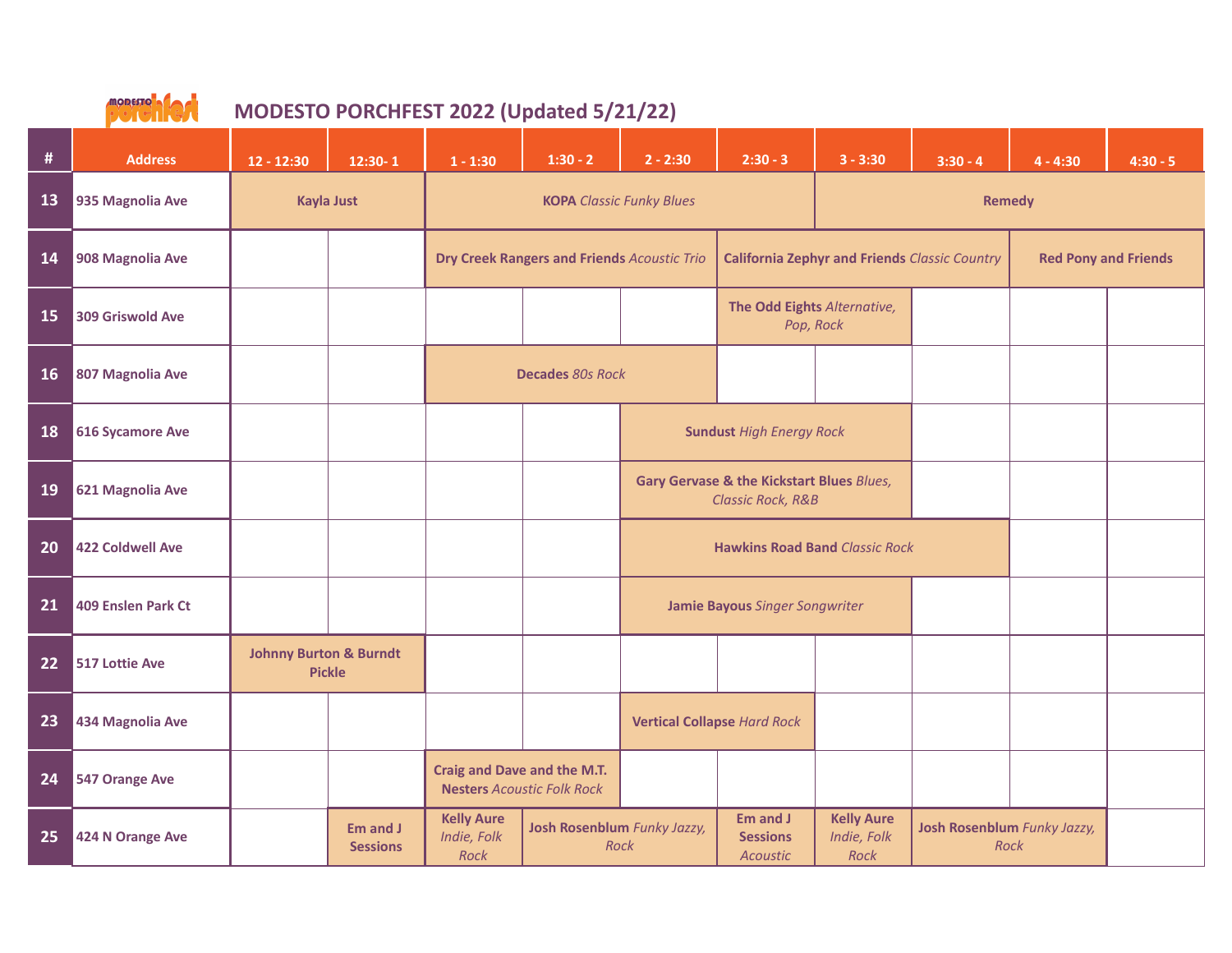

| #  | <b>Address</b>   | $12 - 12:30$                 | $12:30 - 1$                                           | $1 - 1:30$                                  | $1:30 - 2$                 | $2 - 2:30$                 | $2:30 - 3$                        | $3 - 3:30$                               | $3:30 - 4$               | $4 - 4:30$                   | $4:30 - 5$ |
|----|------------------|------------------------------|-------------------------------------------------------|---------------------------------------------|----------------------------|----------------------------|-----------------------------------|------------------------------------------|--------------------------|------------------------------|------------|
| 26 | 433 Myrtle Ave   |                              | <b>Curtis King and the Jammers with Special Guest</b> |                                             |                            |                            | Generations 60s & 70s Favorites   |                                          |                          |                              |            |
| 27 | 415 Virginia Ave |                              |                                                       |                                             |                            |                            |                                   | The Clarences Disco, Video               | Game                     |                              |            |
| 28 | 309 Park Ave     |                              | <b>The Odd Birds</b>                                  |                                             |                            |                            |                                   |                                          |                          |                              |            |
| 29 | 212 Olive Ave    |                              |                                                       |                                             |                            |                            | <b>Bad Neighbors Classic Rock</b> |                                          |                          |                              |            |
| 30 | 204 Virginia Ave |                              |                                                       |                                             |                            | <b>Jake Babb</b>           |                                   |                                          |                          |                              |            |
| 31 | 226 Poplar Ave   |                              |                                                       | <b>Valley Wolfe</b>                         |                            |                            |                                   |                                          |                          |                              |            |
| 32 | 125 Orange Ave   |                              |                                                       |                                             | <b>High Street Blues</b>   |                            |                                   |                                          | <b>Rob G &amp; Somar</b> | <b>Sabrocito</b>             |            |
| 33 | 205 Magnolia Ave | <b>Safari Party</b>          |                                                       |                                             |                            | ill-D the Dj House, Techno |                                   |                                          |                          |                              |            |
| 34 | 132 Sycamore Ave | Trax on Wax DJ, All Vinyl    |                                                       |                                             |                            |                            |                                   |                                          |                          |                              |            |
| 35 | 524 Foy St       |                              | <b>DJ Rose</b>                                        | Téa Noelle Acoustic R&B,<br>Indie           |                            | <b>Jerrell Rossetto</b>    |                                   |                                          |                          |                              |            |
| 36 | 406 Semple St    | <b>Melynda Rodriguez</b>     |                                                       | <b>Candice Lamb Folk Alternative</b><br>R&B |                            | Kayla Just                 |                                   | <b>Patty Castillo Davis</b><br>Americana |                          | <b>Heaven Lindsey-Burtch</b> |            |
| 37 | 205 Kimble St    | Zoey Ray R&B, Indie, Classic | Rock                                                  |                                             | Funkhaus Classic Rock, R&B | <b>Out of Control</b>      |                                   | <b>Funkhaus Classic Rock, R&amp;B</b>    |                          |                              |            |